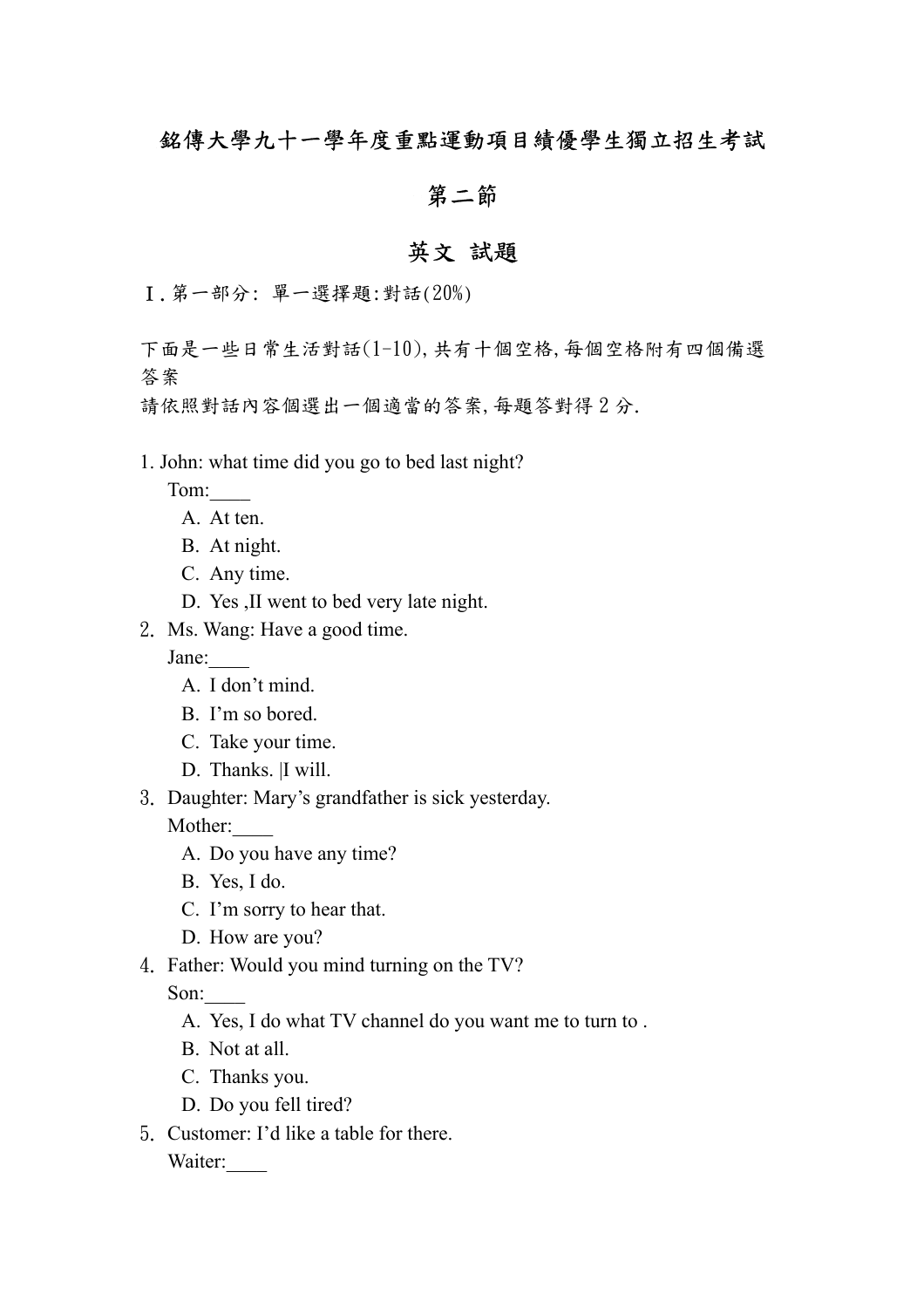- A. Where is the table?
- B. This way, please.
- C. What would you like to have today?
- D. Welcome.
- 6. Jane: I didn't sleep well last night.

Mary:

- A. Me, too.
- B. So do I.
- C. Neither do I.
- D. Will you?
- 7. Mother: How terrible it is. A German student killed seventeen people in the school and shot himself.

Son:\_\_\_\_

- A. Germany is beautiful country.
- B. No problem.
- C. Yes, it dose.
- D. It's the worst school shooting ever.
- 8. Paul: The 921 earthquake caused many people's death in Taiwan.

Amy:

- A. all right.
- B. it is.
- C. ok?
- D. isn't it?
- 9. Clerk: May I help you?

Customer:\_\_\_\_

- A. You are welcome.
- B. Yes, you may.
- C. No, thanks. I'm just looking around.
- D. I don't know.
- 10. Where are you going after school?
	- A. I'm going to sleep.
	- B. I'm going to do my homework.
	- C. I'm going to have some snacks.
	- D. I'm going to my aunt's house.
- Ⅱ.第二部分: 單一選擇題: 詞彙(20%)
- 下面有十個題目,各有一個空格,每題各附有四個備選答案,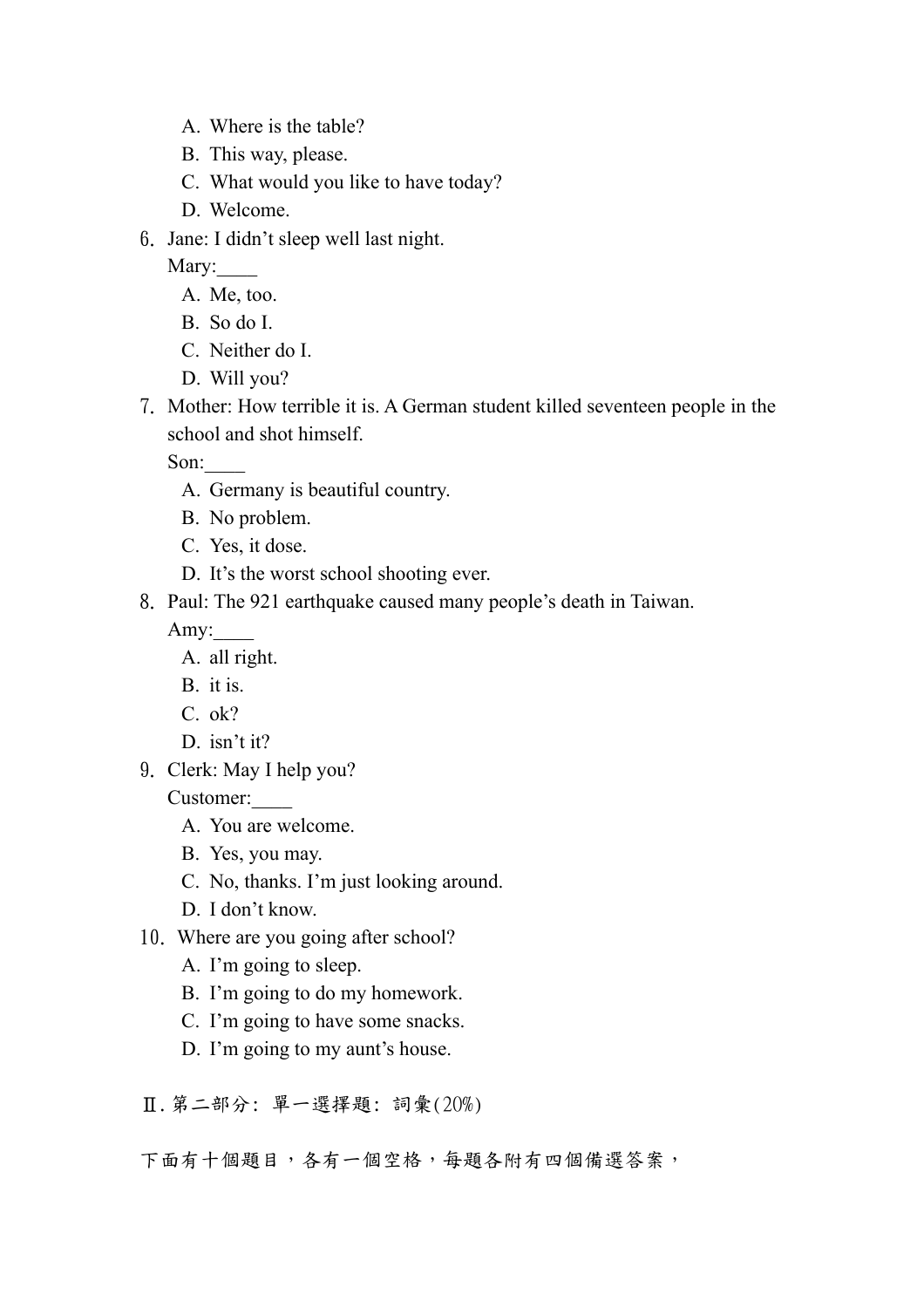請選出一個適當的答案,每題答對得 2 分.

- 11. My mother made two for me.
	- A. sandwichs
	- B. sandwiches
	- C. sandwich
	- D. a sandwich
- 12. Sam's dog always \_\_\_\_ for me.
	- A. shouts at
	- B. meows at
	- C. cries to
	- D. barks at
- 13. Customers have the right to the service they've received.
	- A. complain about
	- B. complaint about
	- C. complain of
	- D. complaint of
- 14. If  $I$  \_\_\_\_ you,  $I$  \_\_\_\_\_ tell her the truth.
	- A. am will
	- B. would be would
	- C. were would
	- D. to be will
- 15. We'd better an umbrella. It night rain.
	- A. take
	- B. taking
	- C. to take
	- D. to be taking
- 16. My little sister is \_\_\_\_\_ old \_\_\_\_ go to school.
	- A. very to
	- B. not enough to
	- C. so that
	- D. to as to
- 17. We hope it rains this month because we are \_\_\_\_water.
	- A. running out
	- B. running out of
	- C. to run out
	- D. running of
- 18. I have not much homework to tonight.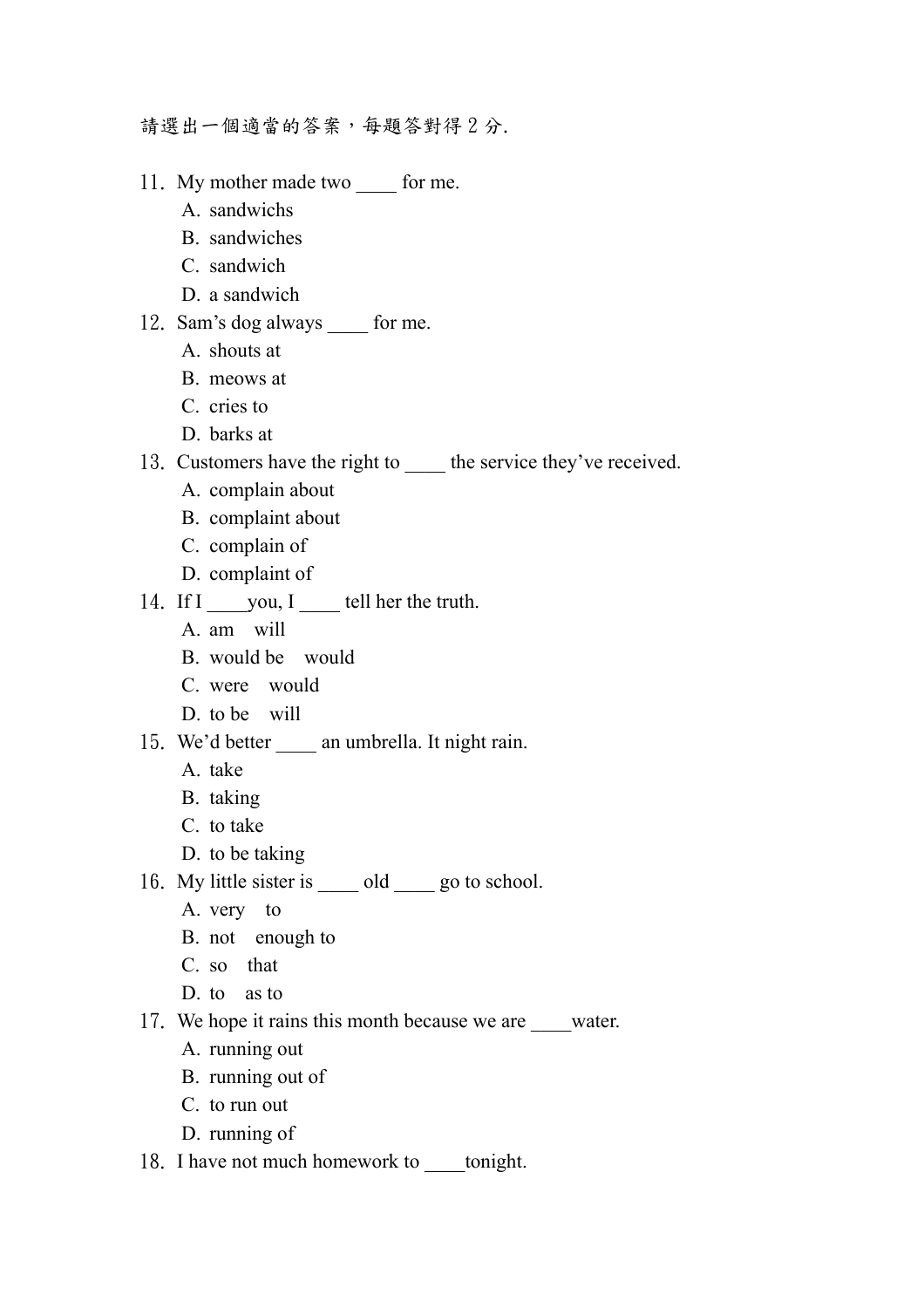- A. take
- B. write
- C. do
- D. make
- 19. The MRT is not always in Taipei.
	- A. late
	- B. satisfy
	- C. beauty
	- D. underground
- 20. The novel is long and  $\qquad$ .
	- A. boring
	- B. bore
	- C. bored
	- D. be bored
- Ⅲ.第三部分:單一選擇題:閱讀測驗:(60%)

下面有二十個題目,每題各附有四個備選答案,請選出一個適當的答案, 每題

答對得 3 分.

- 21. Both Jason and Harry dislike seeing movies, and Tom is like them.
	- A.. Tom likes seeing movies.
	- B. Both Jason and Harry like movies.
	- C. Tom does not like seeing movies.
	- D. At least one of them likes seeing movies.
- 22. Annie: Aren't you going to the concert with me? Mother: Of course. I am.
	- A. Annie will go to the concert, but Mother won't.
	- B. Mother will go to the concert, but Annie won't.
	- C. Annie will go to the concert with Mother.
	- D. Annie does not want to go to the concert with Mother.

23. I've been reading this novel for two hours. It's seven o'clock in the evening now.

- A. I started reading the novel at five o'clock in the evening.
- B. I stopped reading the novel at seven.
- C. I stopped reading the novel two hours ago.
- D. It takes me two hours to finished reading the novel.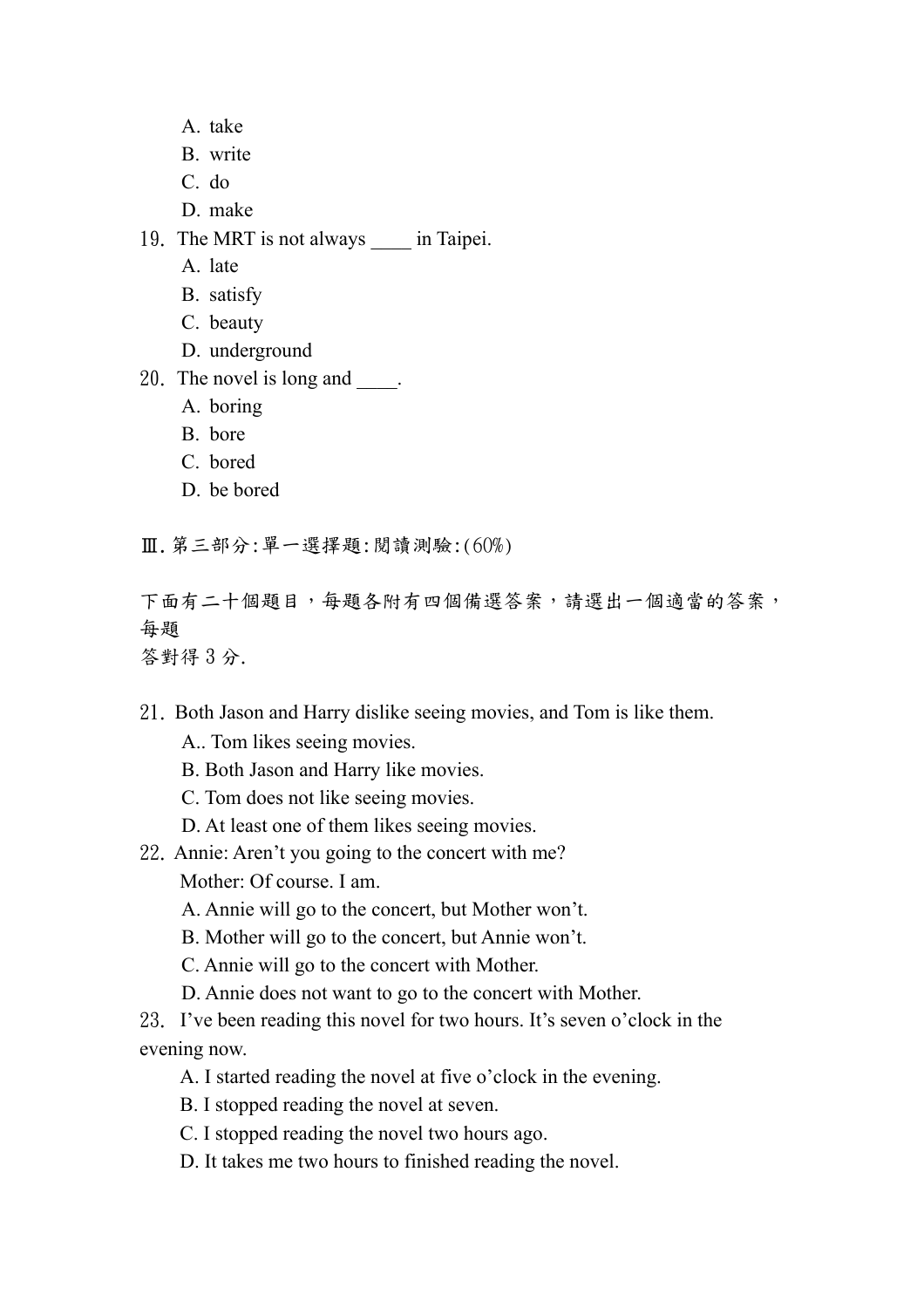24. I never go to school without wearing my watch.

A. I often go to school without my watch.

B. I always wear my watch except when I go to school.

C. I don't like to wear my watch when I go to school.

D. I always wear my watch when I go to school.

25. He is not the man that he was.

A. He has a new job.

B. He has moved to another city.

C. He has changed his name.

D. He is a changed man.

26. Toward the end of his first two-week vacation, David made plans for the next year's vacation.

A. David made plans for his next vacation after his first one was over.

B. David planned a vacation that would last year.

C. David planned his next vacation during his first one.

D. David made arrangements for another two-week vacation.

27. A humorous story or situation is always a pleasure. We can go back to it and laugh at it again and again.

A humorous story \_\_\_\_

- A. soon because dull.
- B. bears repeating.
- C. is popular with literary groups.

D. must be shared with others.

28. When Mr. Wang returned to his office after lunch, his secretary had a message for him form his friend.

A. Mr. Wang's secretary delivered his friend's message.

B. Mr. Wang and his friend had lunch together in the office.

C. Mr. Wang advised his secretary to have lunch with him.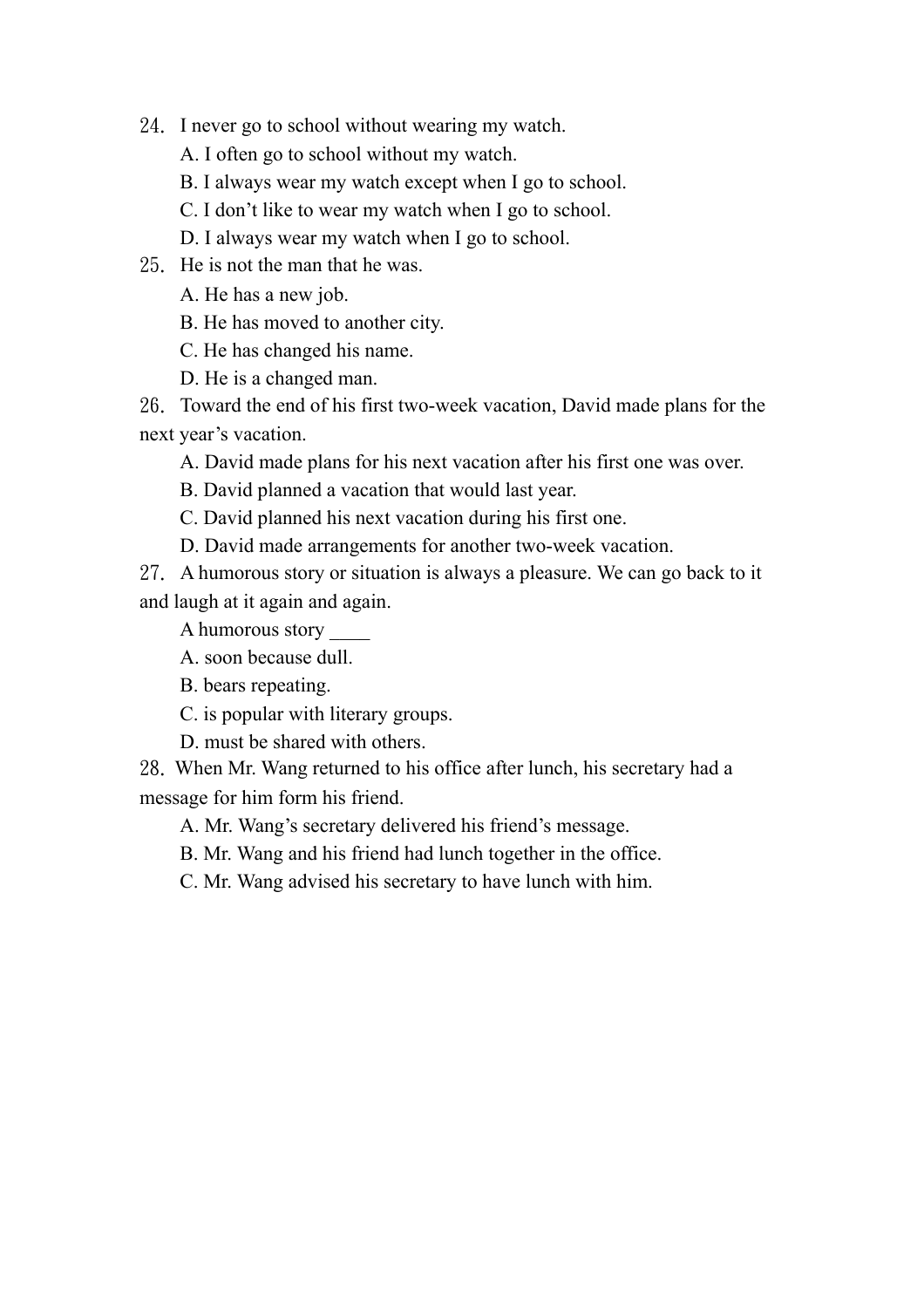David: Hello, Jack. This is David. Is Karen there?

Jack: No, she isn't. She went to the store to buy some CDs and types.

David: I see. She really likes music.

Jack: She usually listens to Japanese songs when she's doing homework. Do you like music, too?

David: Yes, I enjoy playing the piano. I started to play the piano when I was seven.

Jack: Really? That's wonderful. I wish I could play the piano.

David: What do you play, Jack?

Jack: Well…, I play baseketball.

David: Oh, yeah, you play basketball pretty well.

- 29. How's David talking to Jack?
	- A. face to face.
	- B. By phone.
	- C. By air.
	- D. By e-mail.
- 30.Which of the following is right?
	- A. Jack can't play basketball very well.
	- B. Karen dislike music.
	- C. David started to play the piano when he was seven.
	- D. Karen stayed at home.
- 31. Which of the following is wrong?
	- A. David enjoy playing the piano.
	- B. Jack can play basketball.
	- C. The one who went to the music store is Karen.
	- D. In fact. David wants to talk to Karen.

How can we do save water ? Of course, we have to wash ourselves every say. But a shower uses less water than a bath. It is better to use rainwater than tap water to clean the house, wash the car and water the garden.. Never throw anything into the sea or a river. Use detergent as little possible.

- 32.What dose this passage tell as?
	- A. It tell us how important the water is?
	- B. It tell us where water comes form.
	- C. It tell us how to save water.
	- D. It tell us how seriously the water is polluted today.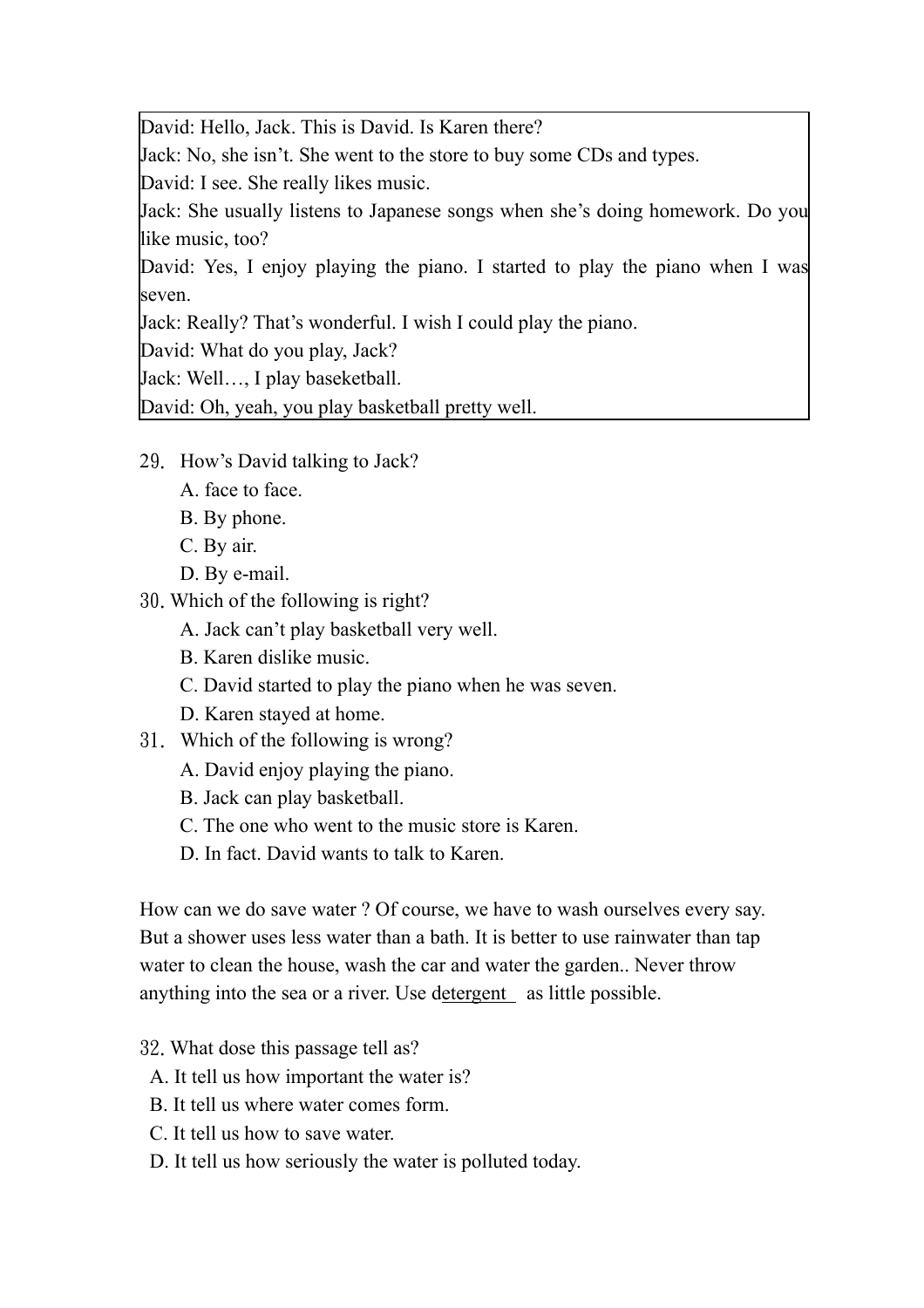33. The underline word "detergent" is close to \_\_\_\_ in meaning.

- A. soap
- B. water
- C. make-up
- D. salt

34.Which of the following is incorrect?

- A. A shower uses less water than a bath.
- B. Do not throw anything into the sea or a river.
- C. Using tap water to wash your car can save water.
- D. Use detergent only when it is necessary.
- 35. Why is it better to take a shower than a bath?
	- A. A shower uses more water than a bath.
	- B. A shower cleans our body more than a bath dose.
	- C. A bath uses more water than shower.
	- D. It is easier to take a shower than a bath.

36. when we tear hole in our clothes we can keep it form growing larger by sewing it up at once. We should do the same thing when we are likely to have bad habit. On the contrary, a bad habit is the last thing that most of us afraid of.

- A. We are careless about a bad habit.
- B. Most people are afraid of a bad habit.
- C. We have tired hard to keep a bad habit from becoming more serious.
- D. A bad habit is like a hole in our clothes growing larger and larger.

"If I were the Taiwan president, I would work extremely hard to achieve a federation with mainland China for the benefit of the people on both sides of strait, especially for Taiwanese, " said Jan Harden, Sweden.

37. The underlined word in the above passage means\_\_\_\_

- A. lightly
- B. very
- C. less
- D. more